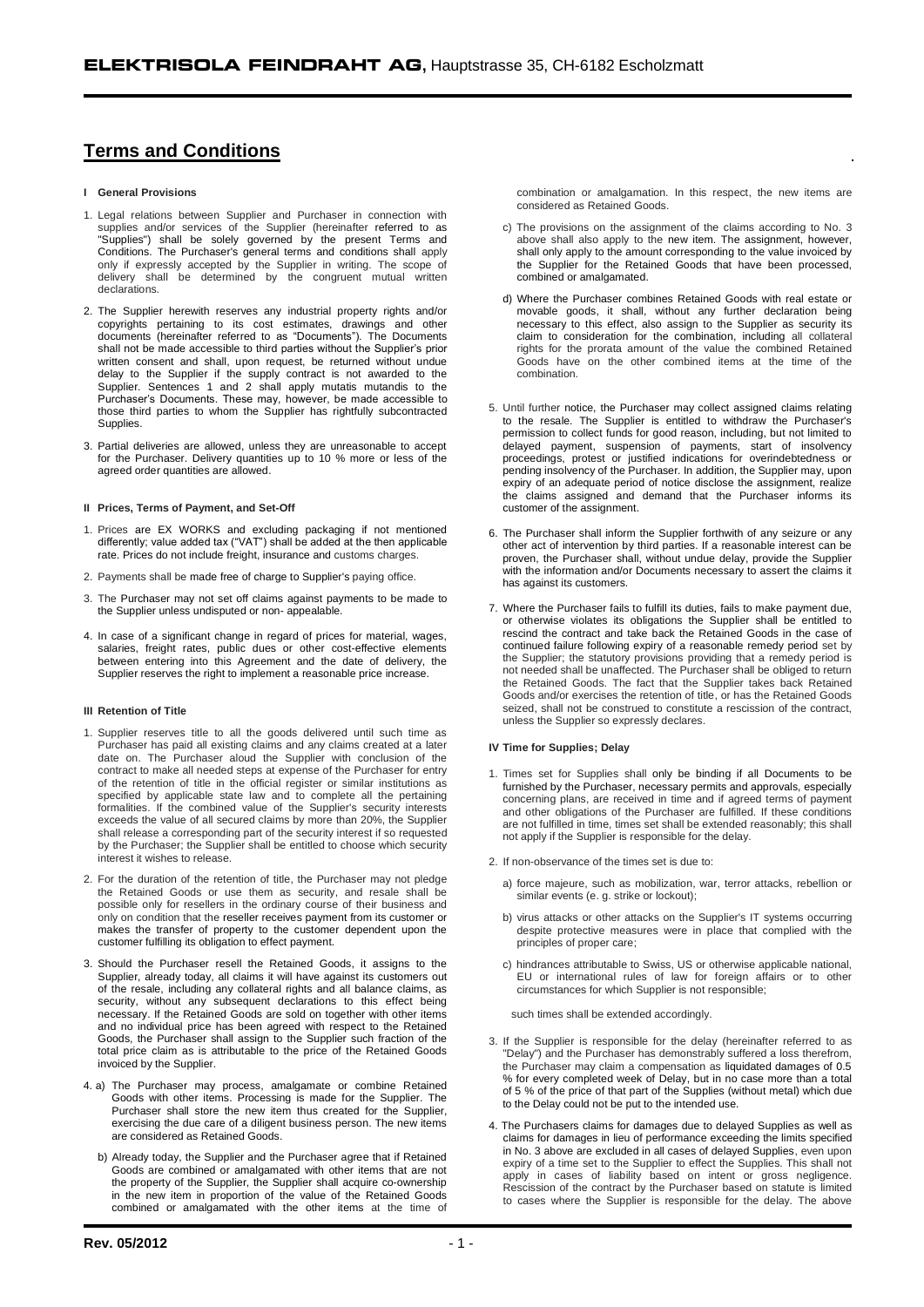# **Terms and Conditions**

provisions do not imply a change in the burden of proof to the detriment of the Purchaser.

- 5. At the Supplier's request, the Purchaser shall declare within a reasonable period of time whether it, due to the delayed Supplies, rescinds the contract or insists on the delivery of the Supplies.
- 6. If dispatch or delivery, due to Purchaser's request, is delayed, the Purchaser may be charged, for every additional month commenced, storage costs of 0.5 % of the price of the items of the Supplies, but in no case more than a total of 5 %. The parties to the contract may prove that higher or, as the case may be, lower storage costs have been incurred

## **V Passing of Risk**

- 1. Even where delivery has been agreed freight free, the risk shall pass to the Purchaser as follows:
	- a) if the delivery does not include assembly or erection, at the time when it is shipped or picked up by the carrier. Upon the Purchaser's request,, the Supplier shall insure the delivery against the usual risks of transport at the Purchasers expense:
	- b) if the delivery includes assembly or erection, at the day of taking over in the Purchaser's own works or, if so agreed, after a successful trial run.
- 2. The risk shall pass to the Purchaser if dispatch, delivery, the start or performance of assembly or erection, the taking over in the Purchasers own works, or the trial run is delayed for reasons for which the Purchaser is responsible or if the Purchaser has otherwise failed to accept the Supplies.

## **VI Receiving Supplies**

- 1. The Purchaser is obliged to make an incoming inspection of all deliveries before further processing. If the Purchaser detects any defects, the Purchaser shall immediately inform the Supplier. If the Purchaser fails to conduct an incoming inspection, the Purchaser shall be barred from making any claims against the Supplier. This shall not apply for latent defects that could not have been discovered at the time of the incoming inspection. The Purchaser shall have six (6) months to discover and report such latent defect(s), if any. Otherwise, the Purchaser may not claim any warranty thereon regardless of whether there is any negligence on part of the Purchaser. The Supplier explicitly does not waive the objection of a belated notification of deficiencies.
- 2. The Purchaser has to inform the Supplier before conclusion of contract about the risk of using the goods in the application in Aerospace (Aeronautics) industry. The Supplier informs the Purchaser that the delivered goods are not intended to be used in any applications in Aerospace/Aeronautics. The Supplier explicitly waives the delivery of goods for such applications.

#### **Defects as to Quality**

The Supplier shall be liable for defects ("Sachmängel", hereinafter referred to as "Defects",) as to the quality of Supplies or services rendered as follows:

- 1. Defective parts or defective services shall be, at the supplier's discretion, repaired, replaced or provided again free of charge, provided that the reason for the defect had already existed at the time when the risk passed.
- 2. Claims for repair or replacement are subject to a statute of limitations of 12 months calculated from the start of the statutory statute of limitations. The legal provisions regarding suspension of the statute of limitations ("'Ablaufhemmung" "Hemmung") and recommencement of limitation periods shall be unaffected.
- 3. Notifications of Defect by the Purchaser shall be given in written form without undue delay
- 4. In the case of notification of a Defect, the Purchaser may withhold payments to an amount that is in a reasonable proportion to the Defect. The Purchaser, however, may withhold payments only if the subjectmatter of the notification of the Defect involved is justified and incontestable. The Purchaser has no right to withhold payments to the extent that its claim of a Defect is time-barred. Unjustified notifications of

Defect shall entitle the Supplier to demand reimbursement of its expenses by the Purchaser.

- 5. The Supplier shall be given the opportunity to repair or to replace the defective good ("Nacherfüllung'") reasonable period of time,
- 6. There shall be no claims based on Defect in cases of insignificant deviations from the agreed quality, of only minor impairment of usability, of natural wear and tear, or damage arising after the passing of risk from faulty or negligent handling, excessive strain, unsuitable equipment, defective civil works, inappropriate foundation soil, or claims based on particular external influences not assumed under the contract. Claims based on defects attributable to improper modifications or repair work carried out by the Purchaser or third parties and the consequences thereof are likewise excluded.
- 7. The Purchaser shall have no claim with respect to expenses incurred in the course of supplementary performance, including costs of travel, transport, labor, and material, to the extent that expenses are increased because the subjectmatter of the Supplies has subsequently been brought to another location than the Purchaser's branch office, unless doing so complies with the normal use of the Supplies.
- 8. The Purchaser shall have no claim for damages based on Defects. This shall not apply to the extent that a Defect has been fraudulently concealed and intentionally or grossly negligent breach of contract on the part of the Supplier. The above provisions do not imply a change in the burden of proof to the detriment of the Purchaser. Any other or additional claims of the Purchaser exceeding the claims provided for in this Article VIII, based on a Defect, are excluded.
- 9. The German law for product liability is valid, in particular the disclaimer of warranty for suppliers. Any other regulations shall explicitly not apply.

#### **Industrial Property Rights and Copyrights; Defects in Title**

- 1. Unless otherwise agreed, the Supplier shall provide the Supplies free from third parties' industrial property rights and copyrights (hereinafter referred to as "IPR") with respect to the country of the place of origin only. If a third party asserts a justified claim against the Purchaser based on an infringement of an IPR by the Supplies made by the Supplier and used in conformity with the contract, the Supplier shall be liable to the Purchaser within the time period stipulated in Article VIII No. 2 as follows:
	- a) The Supplier shall choose whether to acquire, at its own expense, the right to use the IPR with respect to the Supplies concerned or whether to modify the Supplies such that they no longer infringe the IPR or replace them. If this would be impossible for the Supplier under reasonable conditions, the Purchaser may rescind the contract or reduce the remuneration pursuant to the applicable statutory provisions;
	- b) The Supplier's liability to pay damages is governed by Article XII;
	- c) The above obligations of the Supplier shall apply only if the Purchaser {i} immediately notifies the Supplier of any such claim asserted by the third party in written form, (ii) does not concede the existence of an infringement and (iii) leaves any protective measures and settlement negotiations to the Supplier's discretion. If the Purchaser stops using the Supplies in order to reduce the damage or for other good reason, it shall be obliged to point out to the third party that no acknowledgement of the alleged infringement may be inferred from the fact that the use has been discontinued.
- 2. Claims of the Purchaser shall be excluded if it is responsible for the infringement of an IPR.
- 3. Claims of the Purchaser are also excluded if the infringement of the IPR is caused by specifications made by the Purchaser, by a type of use not foreseeable by the Supplier or by the Supplies being modified by the Purchaser or being used together with products not provided by the Supplier.
- 4. In addition, with respect to claims by the Purchaser pursuant to No. 1 a) above, Article VII Nos. 4, 5, and 9 shall apply mutatis mutandis in the event of an infringement of an IPR.
- 5. Where other defects in title occur, Article VII shall apply mutatis mutandis.